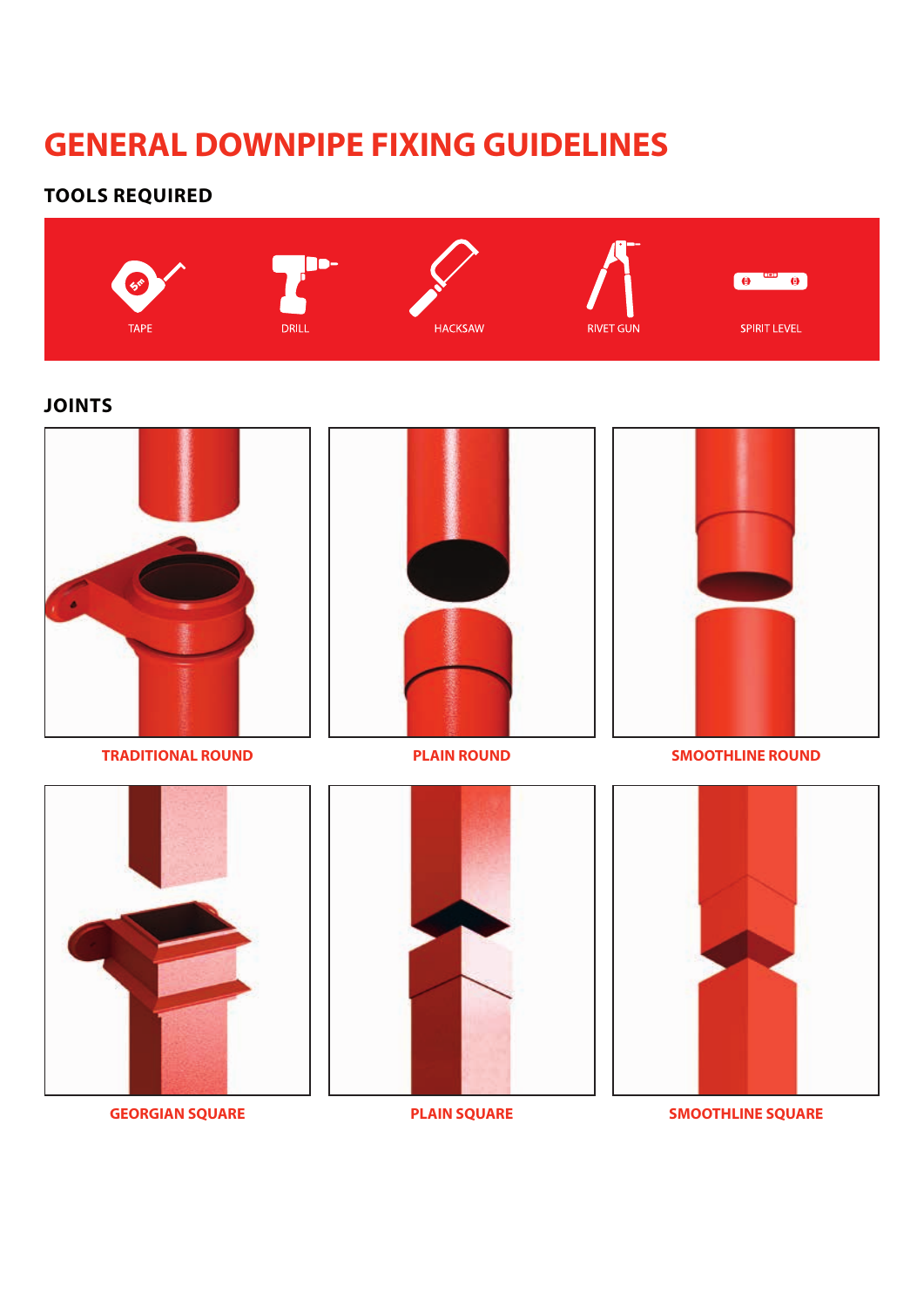# **GUTTERCRES!**

### **GENERAL ROUND, SQUARE & RECTANGULAR ALUMINIUM DOWNPIPE FIXING GUIDELINES**

### **TOOLS REQUIRED**



### **TYPICAL INSTALLATION SEQUENCE**

- Complete installation of gutters
- Position offsets, bends and branches
- Fit pipes and brackets
- Fit plinth offsets
- Fit access doors and shoes

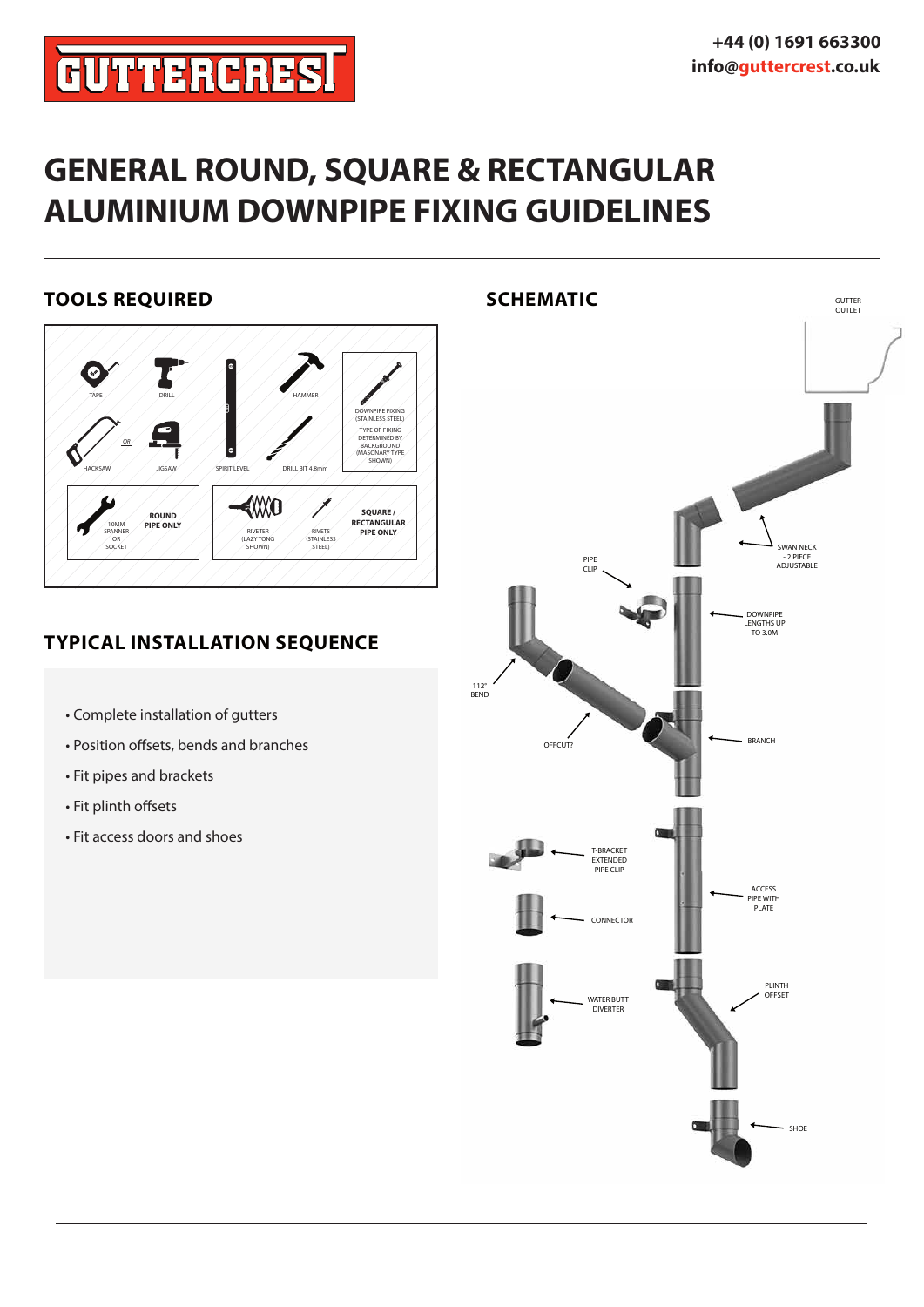# **GUTTERCRES!**

### **GENERAL ROUND, SQUARE & RECTANGULAR ALUMINIUM DOWNPIPE FIXING GUIDELINES**

### **ROUND PIPE JOINTS SQUARE PIPE JOINTS**



**PLAIN SMOOTHLINE TRADITIONAL PLAIN SMOOTHLINE GEORGIAN**



### **PIPE CLIPS / COLLAR BRACKETS**